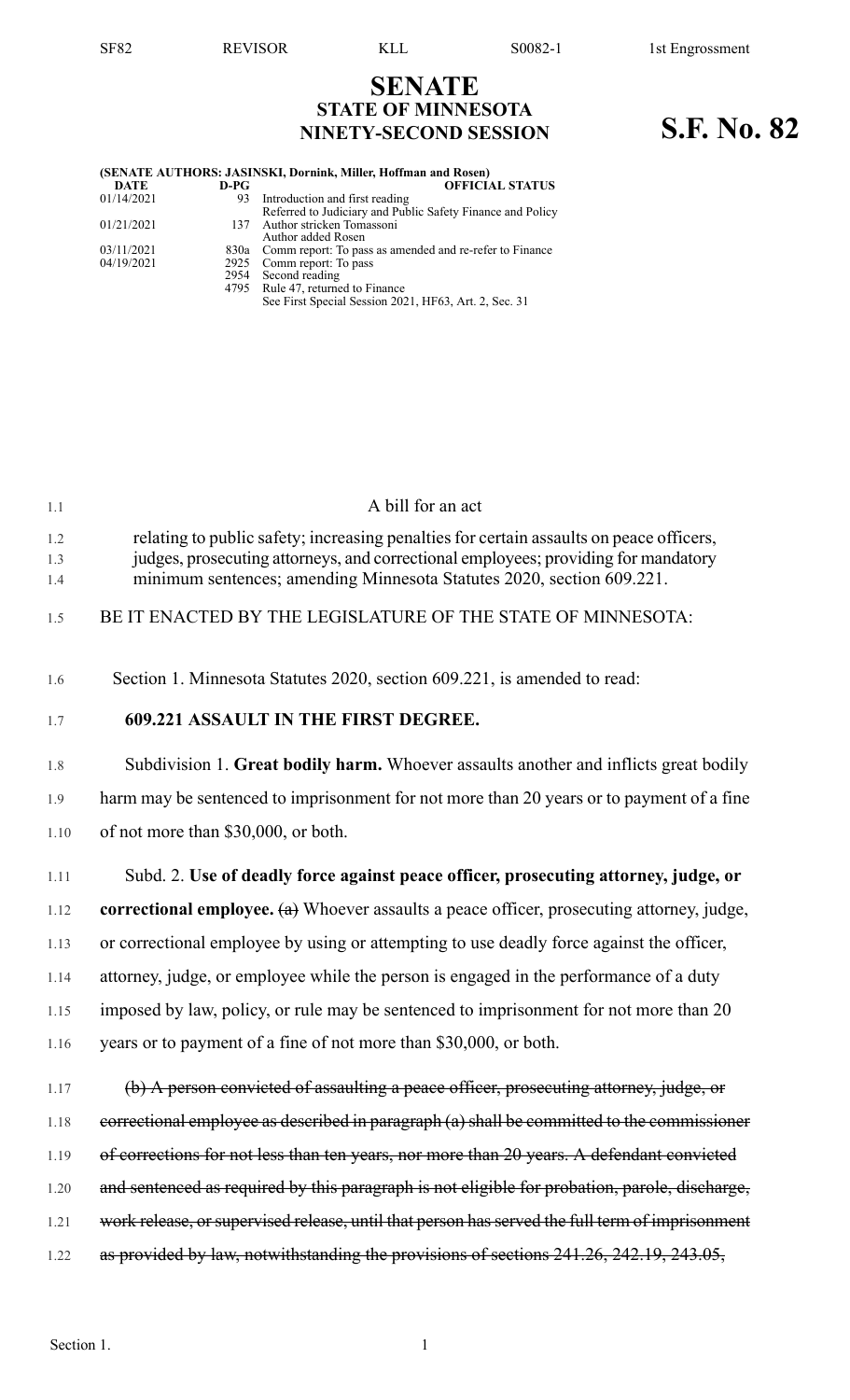|      | <b>SF82</b> | <b>REVISOR</b>                                                   | <b>KLL</b> | S0082-1                                                                                       | 1st Engrossment |
|------|-------------|------------------------------------------------------------------|------------|-----------------------------------------------------------------------------------------------|-----------------|
| 2.1  |             |                                                                  |            | 244.04, 609.12, and 609.135. Notwithstanding section 609.135, the court may not stay the      |                 |
| 2.2  |             | imposition or execution of this sentence.                        |            |                                                                                               |                 |
| 2.3  |             |                                                                  |            | Subd. 3. Great bodily harm; peace officer, prosecuting attorney, judge, or                    |                 |
| 2.4  |             |                                                                  |            | correctional employee. Whoever assaults a peace officer, prosecuting attorney, judge, or      |                 |
| 2.5  |             |                                                                  |            | correctional employee and inflicts great bodily harm on the officer, attorney, judge, or      |                 |
| 2.6  |             |                                                                  |            | employee while the person is engaged in the performance of a duty imposed by law, policy,     |                 |
| 2.7  |             |                                                                  |            | or rule may be sentenced to imprisonment for not more than 25 years or to payment of a        |                 |
| 2.8  |             | fine of not more than \$35,000, or both.                         |            |                                                                                               |                 |
| 2.9  |             |                                                                  |            | Subd. 4. Use of dangerous weapon or deadly force resulting in great bodily harm               |                 |
| 2.10 |             |                                                                  |            | against peace officer, prosecuting attorney, judge, or correctional employee. Whoever         |                 |
| 2.11 |             |                                                                  |            | assaults and inflicts great bodily harm upon a peace officer, prosecuting attorney, judge, or |                 |
| 2.12 |             |                                                                  |            | correctional employee with a dangerous weapon or by using or attempting to use deadly         |                 |
| 2.13 |             |                                                                  |            | force against the officer, attorney, judge, or employee while the person is engaged in the    |                 |
| 2.14 |             |                                                                  |            | performance of a duty imposed by law, policy, or rule may be sentenced to imprisonment        |                 |
| 2.15 |             |                                                                  |            | for not more than 30 years or to payment of a fine of not more than \$40,000, or both.        |                 |
| 2.16 |             |                                                                  |            | Subd. 5. Mandatory sentences for assaults against a peace officer, prosecuting                |                 |
| 2.17 |             |                                                                  |            | attorney, judge, or correctional employee. (a) A person convicted of assaulting a peace       |                 |
| 2.18 |             |                                                                  |            | officer, prosecuting attorney, judge, or correctional employee shall be committed to the      |                 |
| 2.19 |             | custody of the commissioner of corrections for not less than:    |            |                                                                                               |                 |
| 2.20 |             |                                                                  |            | $(1)$ ten years, nor more than 20 years, for a violation of subdivision 2;                    |                 |
| 2.21 |             |                                                                  |            | (2) 15 years, nor more than 25 years, for a violation of subdivision 3; or                    |                 |
| 2.22 |             |                                                                  |            | (3) 25 years, nor more than 30 years, for a violation of subdivision 4.                       |                 |
| 2.23 |             |                                                                  |            | (b) A defendant convicted and sentenced as required by this subdivision is not eligible       |                 |
| 2.24 |             |                                                                  |            | for probation, parole, discharge, work release, or supervised release, until that person has  |                 |
| 2.25 |             |                                                                  |            | served the full term of imprisonment as provided by law, notwithstanding the provisions of    |                 |
| 2.26 |             |                                                                  |            | sections 241.26, 242.19, 243.05, 244.04, 609.12, and 609.135. Notwithstanding section         |                 |
| 2.27 |             |                                                                  |            | 609.135, the court may not stay the imposition or execution of this sentence.                 |                 |
| 2.28 |             | Subd. 6. Definitions. $(e)$ As used in this subdivision section: |            |                                                                                               |                 |
| 2.29 |             |                                                                  |            | (1) "correctional employee" means an employee of a public or private prison, jail, or         |                 |
| 2.30 | workhouse;  |                                                                  |            |                                                                                               |                 |
| 2.31 |             |                                                                  |            | $(2)$ "deadly force" has the meaning given in section 609.066, subdivision 1;                 |                 |
| 2.32 |             |                                                                  |            | $(3)$ "peace officer" has the meaning given in section 626.84, subdivision 1;                 |                 |